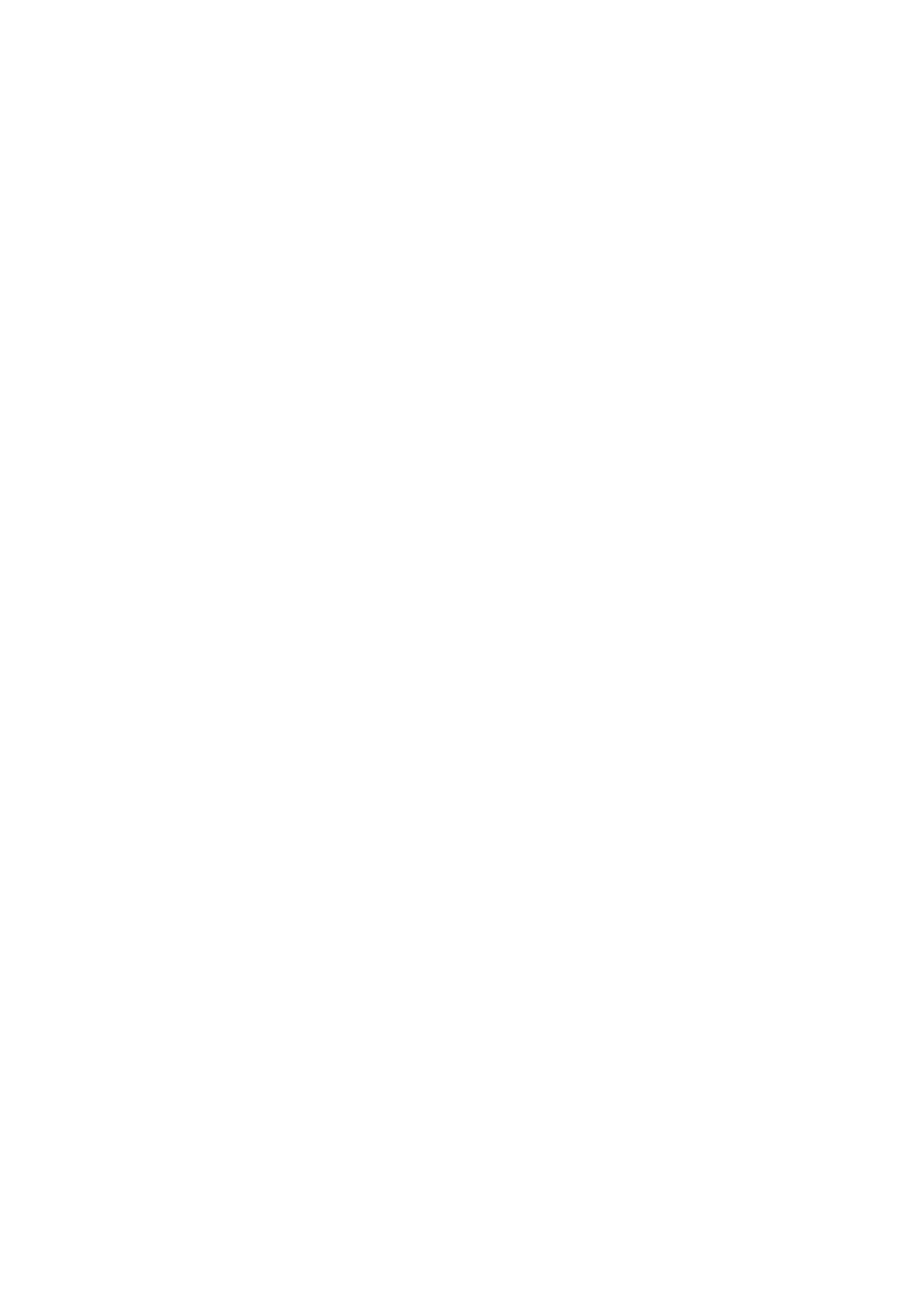## **Forewords**



The NEA launched the Global Forum for Nuclear Education, Science, Technology, and Policy in January 2021 to bring the insights of academia into the multinational deliberations and activities of the NEA.

Nuclear energy is poised to play an important role in the world's transition away from fossil fuels and towards a carbon neutral energy future. As such, many important issues and considerations face the nuclear sector. The unique voice of the academic community will enhance the global discussion – particularly as we focus on the need to usher forth new generations of experts in many science and technology fields related to nuclear science and engineering. The institutions that participate in the Global Forum for Nuclear Education act as a direct connection to the students who are the future of the nuclear sector.

With this in mind, the Nuclear Energy Agency, under the auspices of the Global Forum for Nuclear Education, looks forward to this Global Nuclear Science and Engineering Commencement as a way to uplift and celebrate these impressive young people. Throughout the duration of the COVID-19 pandemic, students around the world have demonstrated resiliency and commitment. Despite the challenges, these students and their educators have carried on and completed their academic plans.

I am, therefore, pleased welcome to students and professors and researchers from around the world to this Global Nuclear Science and Engineering Commencement. On behalf of the NEA, our members, and the global nuclear community, we congratulate you fore your accomplishments and are excited to see what innovations and fresh thinking you will bring to the world as you take the next steps in your academic endeavours or begin your professional careers. The challenges are many but the opportunities are unlimited.

#### **William D. Magwood, IV,**

Director-General OECD Nuclear Energy Agency (NEA)



As the first Chair of the Council of Advisors of the Global Forum for Nuclear Education, Science, Technology, and Policy, it is my great pleasure to welcome participants from around the world to this Global Commencement on

Nuclear Science and Engineering. This event is designed to highlight the possibilities of a career in the nuclear sector and multitude of options that lay before the next generation of nuclear professionals.

This year's virtual commencement theme is "The role of early career nuclear graduates in fighting climate change." The challenge of climate change has become one of the highest international priorities facing the world today and it is imperative the next generation of nuclear experts understands and leads intersections of nuclear and clean energy.

It is my hope is that this event will come to symbolise the important work and opportunities that will be undertaken by the Global Forum for Nuclear Education as it strives to develop platforms for co-operation to enhance nuclear science and technology education around the world and to advocate for students – both current and those of the future – who will lead the way toward a brighter and more sustainable tomorrow.

With this Virtual Global Commencement, we celebrate our students and propel them to the next steps in their careers and to tremendous opportunities they will encounter in the decades to come.

#### **Richard Lester**

Associate Provost, Massachusetts Institute of Technology (MIT) and Chair of the Global Forum's Council of Advisors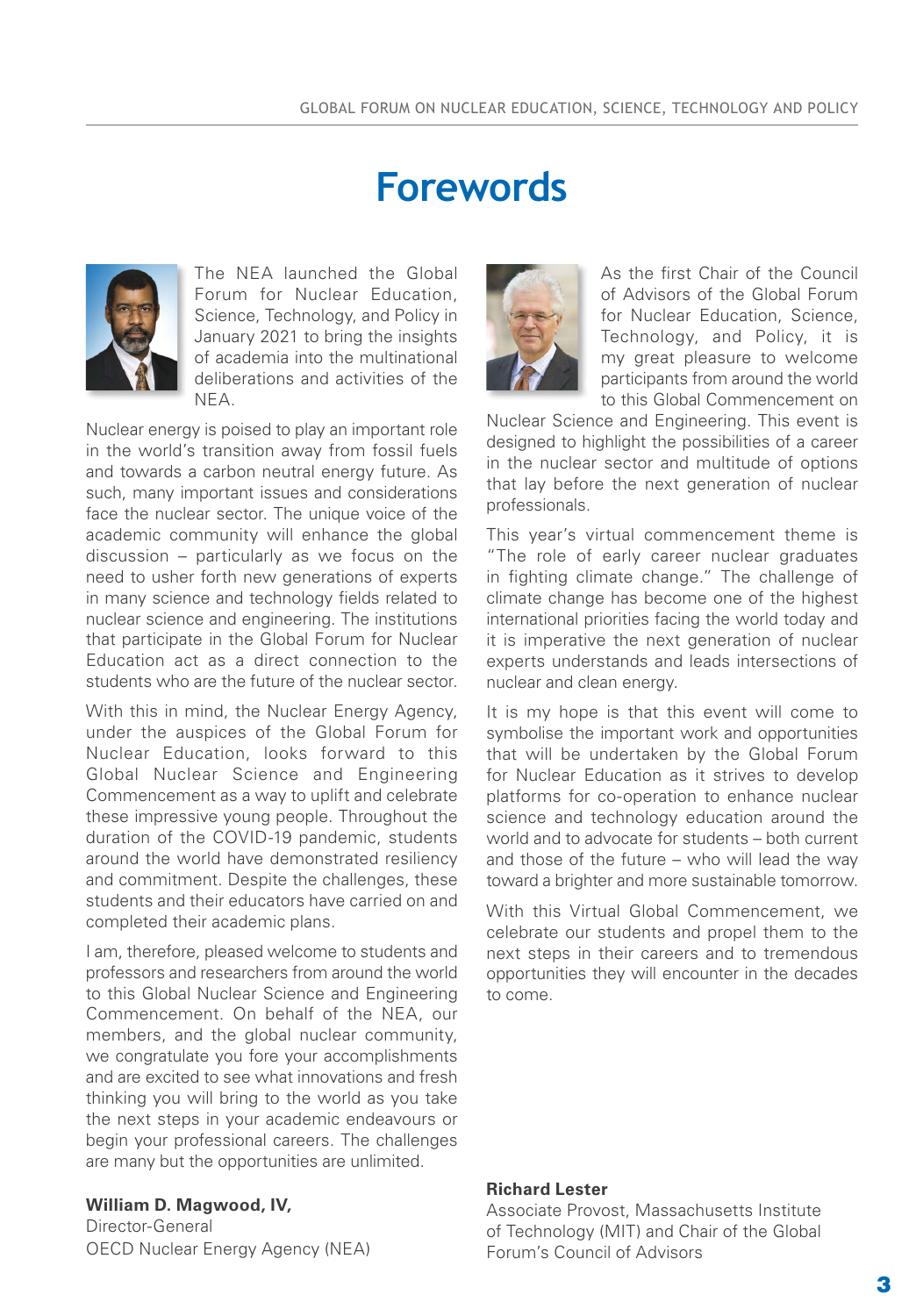## **The important role of early career nuclear graduates in fighting climate change**

### **Introduction**

The Coronavirus (COVID-19) pandemic has interrupted many aspects of everyday life, including the opportunity for many students across the globe to celebrate their graduation through an in-person commencement ceremony. This year many students may not receive traditional graduation ceremonies and festivities, while transitioning to professional careers or to graduate studies.

At the same time, the world is also faced with the challenge of reducing  $CO<sub>2</sub>$  emissions. As the single largest source of non-emitting electricity in the developed world, nuclear energy plays a very important role in climate change mitigation. And today's nuclear science and technology graduates will play a large role in decarbonising the electricity sector and paving way for a clean energy future.

In this context, the NEA Global Forum on Nuclear Education, Science, Technology and Policy is organising an online event to celebrate and recognise the accomplishments of the global nuclear science and technology graduating class of 2021.

### **Registration**

In order to register to the event, you will have to access the following link: https://oecdnea.zoom.us/webinar/register/WN\_zLKqEzc9T2CkRpRO\_H8f4g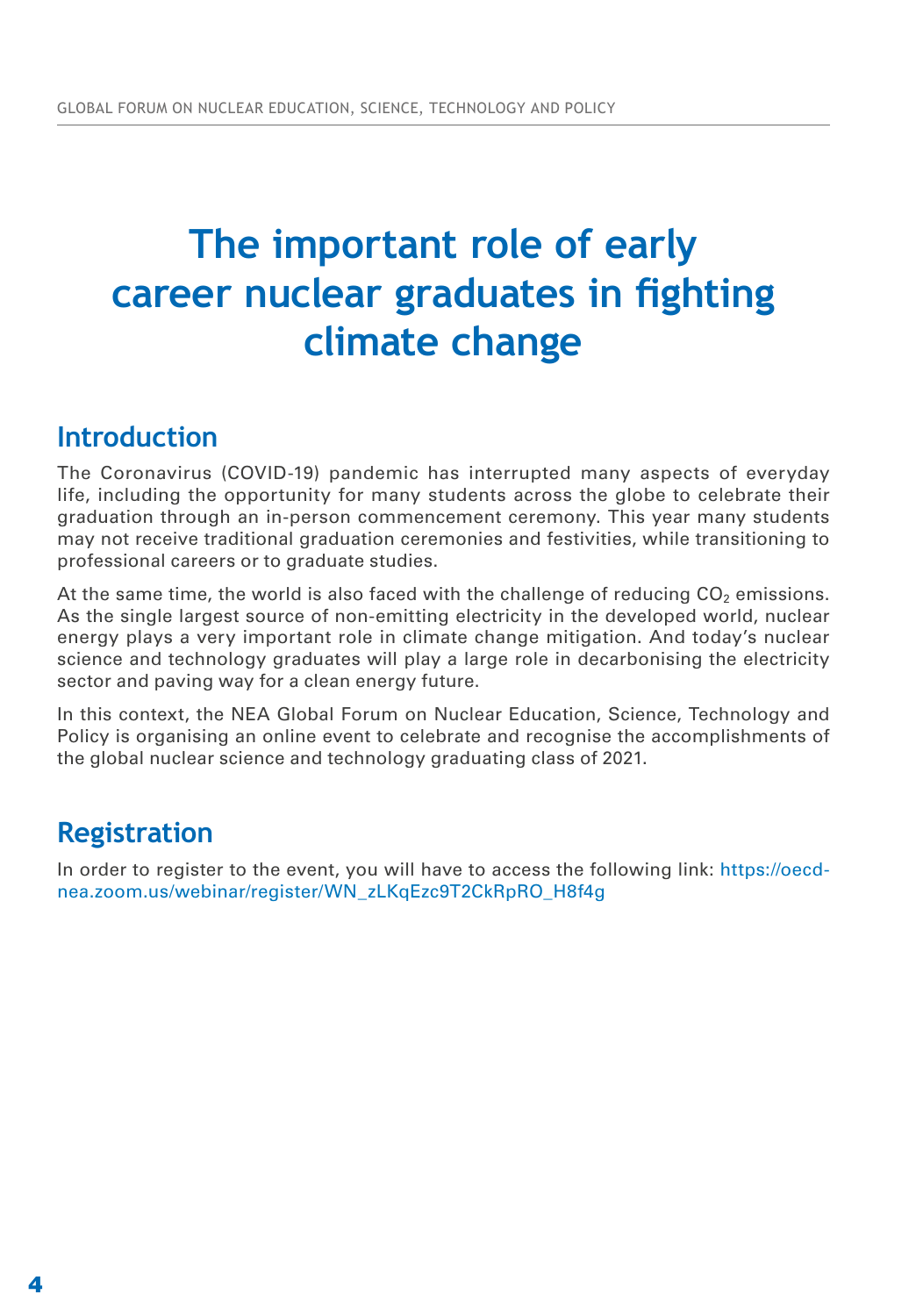## **Programme**

4 June 2021

9:00-10:30 and 16:30-18:00 (Central European Summer Time)

- Welcoming remarks: **William D. Magwood, IV**, NEA Director-General
- Keynote: **Richard K. Lester**, Japan Steel Industry Professor and Associate Provost at the Massachusetts Institute of Technology (MIT)
- Charge to the graduates: **Karen Astrid Hallberg**, Professor of Physics at the Balseiro Institute and Research Director at the Bariloche Atomic Centre in Argentina
- Salute from the nuclear industry: **John L. Hopkins**, Chairman and Chief Executive Officer, NuScale Power

### **Session 1: 9:30-10:30 CEST**

- **• Ryugo Hayano**, Professor Emeritus, University of Tokyo
- **• Sylvie Retailleau**, President of Paris-Saclay University
- **• Arun Khuttan**, End States Engineer at Magnox Ltd and COP26 Lead for Nuclear Institute's Young Generation Network (NI YGN)
- **• Ekaterina Bogdanova**, PhD student and Research and Development Engineer at the National Research Nuclear University, Moscow Engineering Physics Institute (MEPhI)

### **Session 2: 17:00-18:00 CEST**

- **• Louis Martin-Vega**, Dean of Engineering, North Carolina State University
- **• Pushker A. Kharecha**, Deputy Director and Associate Research Scientist, Climate Science, Awareness and Solutions, The Earth Institute
- **• Jessica Lovering**, Co-Founder and Co-Executive Director at the Good Energy **Collective**
- **• Larissa Shasko**, Climate Change Energy Policy Researcher and PhD student, University of Saskatchewan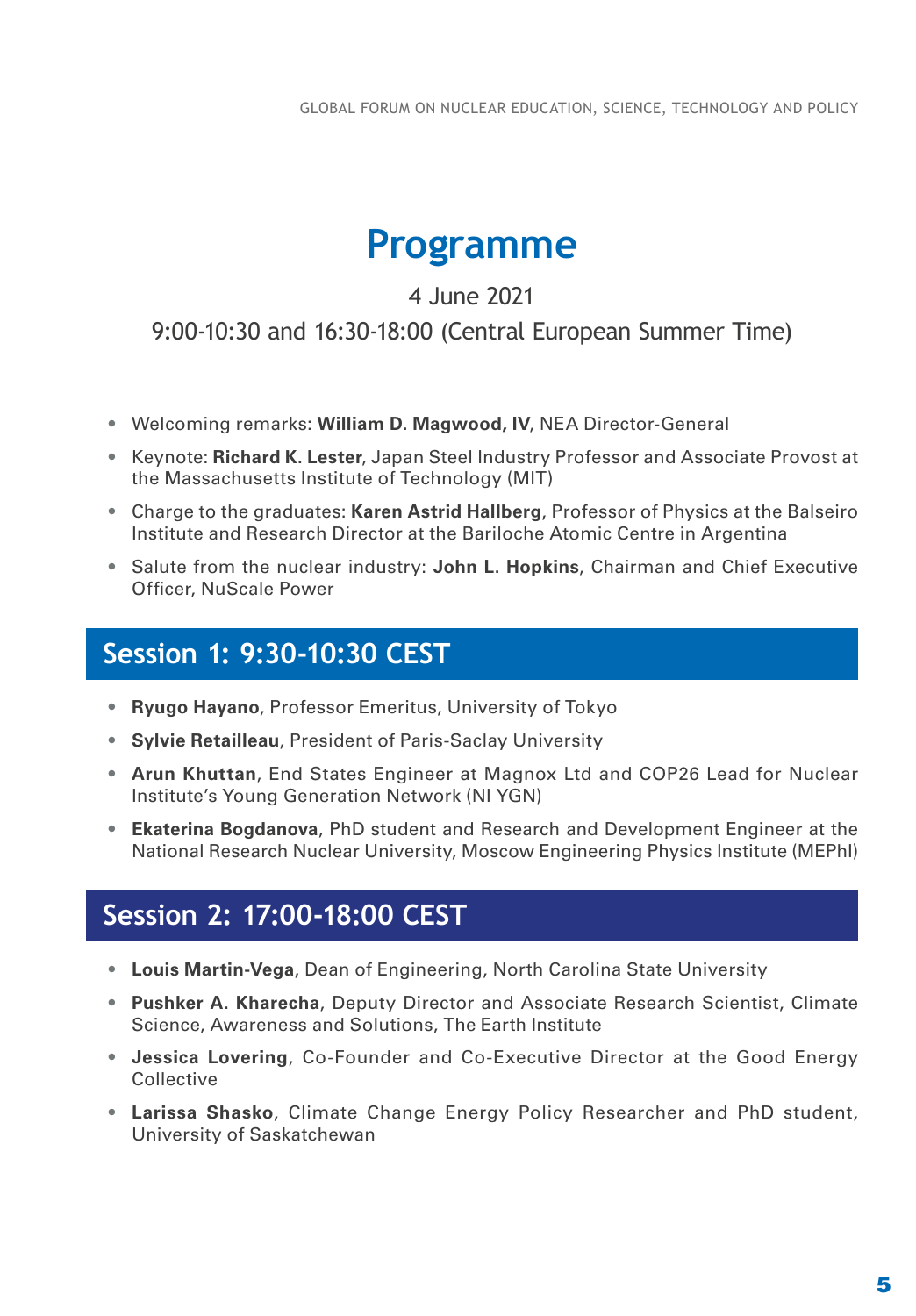### **Session 1 – Friday, 4 June 2021 (9:00-10:30 CEST)**

#### 9:00 **Check-in and introduction**

#### 9:05 **Opening remarks**

William D. Magwood, IV, NEA Director-General

#### **Keynote speaker**

Richard K. Lester, Japan Steel Industry Professor and Associate Provost at the Massachusetts Institute of Technology (MIT)

#### **Charge to the graduates**

Karen Astrid Hallberg, Professor of Physics at the Balseiro Institute and Research Director at the Bariloche Atomic Centre in Argentina

#### **Salute from the nuclear industry**

John Hopkins, Chairman and Chief Executive Officer, NuScale Power

#### 9:35 **Featured remarks**

Ryugo Hayano, Professor Emeritus, University of Tokyo

Sylvie Retailleau, President of Paris-Saclay University

Arun Khuttan, End States Engineer at Magnox Ltd and COP26 Lead for Nuclear Institute's Young Generation Network (NI YGN)

Ekaterina Bogdanova, PhD student and Research and Development Engineer at the National Research Nuclear University, Moscow Engineering Physics Institute (MEPhI)

#### 10:00 **Question and answer session**

- 10:15 **Closing remarks**
- ~10:25 **Commencement concludes**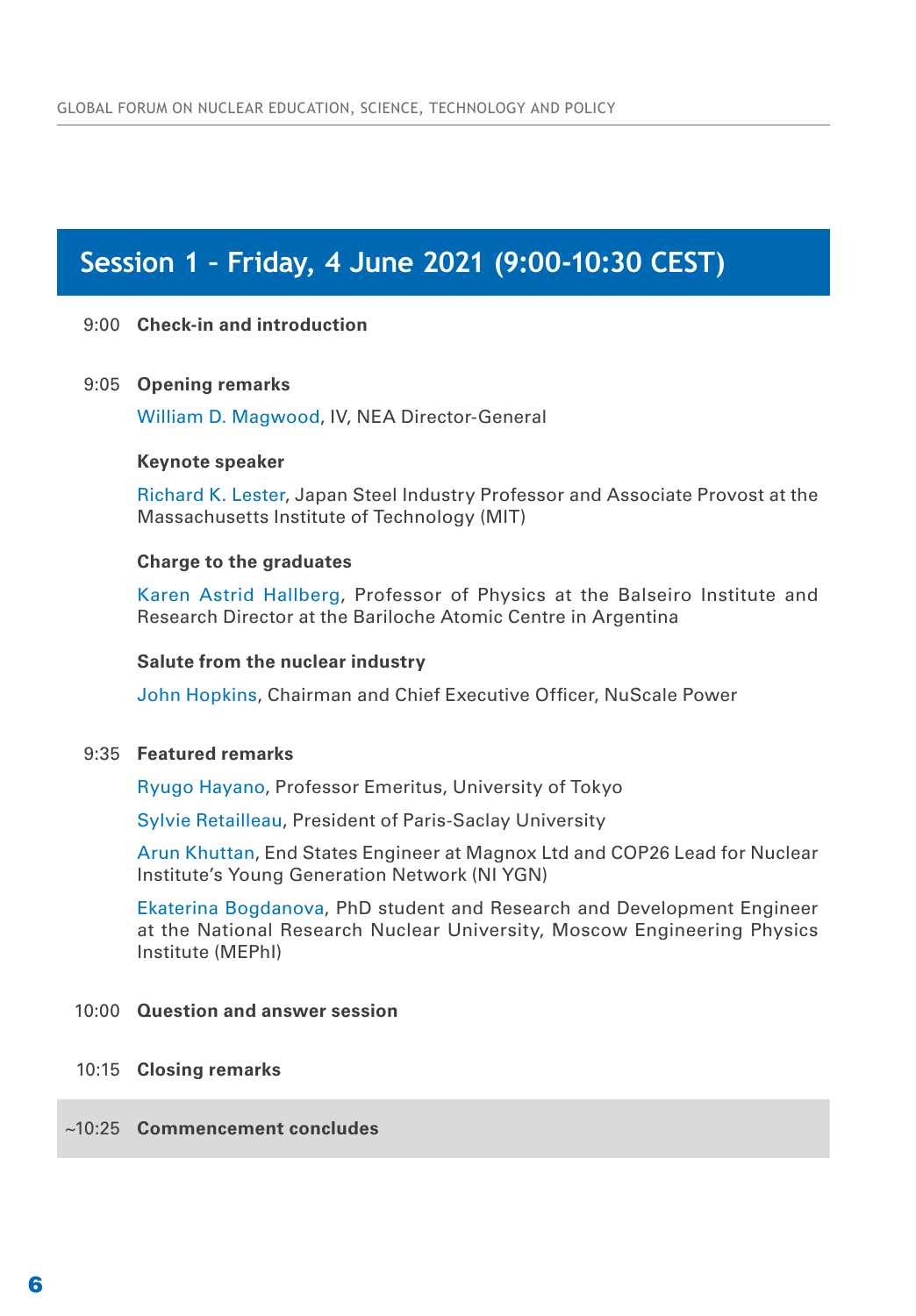### **Session 2 – Friday, 4 June 2021 (16:30-18:00 CEST)**

#### 16:30 **Check-in and introduction**

#### 16:35 **Opening remarks**

William D. Magwood, IV, NEA Director-General

#### **Keynote speaker**

Richard K. Lester, Japan Steel Industry Professor and Associate Provost, Massachusetts Institute of Technology (MIT)

#### **Charge to the graduates**

Karen Astrid Hallberg, Professor of Physics at the Balseiro Institute and Research Director at the Bariloche Atomic Centre in Argentina

#### **Salute from the nuclear industry**

John Hopkins, Chairman and Chief Executive Officer, NuScale Power

#### 17:05 **Featured remarks**

Louis Martin-Vega, Dean of Engineering, North Carolina State University

Pushker A. Kharecha, Deputy Director and Associate Research Scientist, Climate Science, Awareness and Solutions, The Earth Institute

Jessica R. Lovering, Co-Founder and Co-Executive Director at the Good Energy **Collective** 

Larissa Shasko, Climate Change Energy Policy Researcher and PhD student, University of Saskatchewan, Canada

#### 17:30 **Question and answer session**

#### 17:40 **Closing remarks**

#### ~17:55 **Commencement concludes**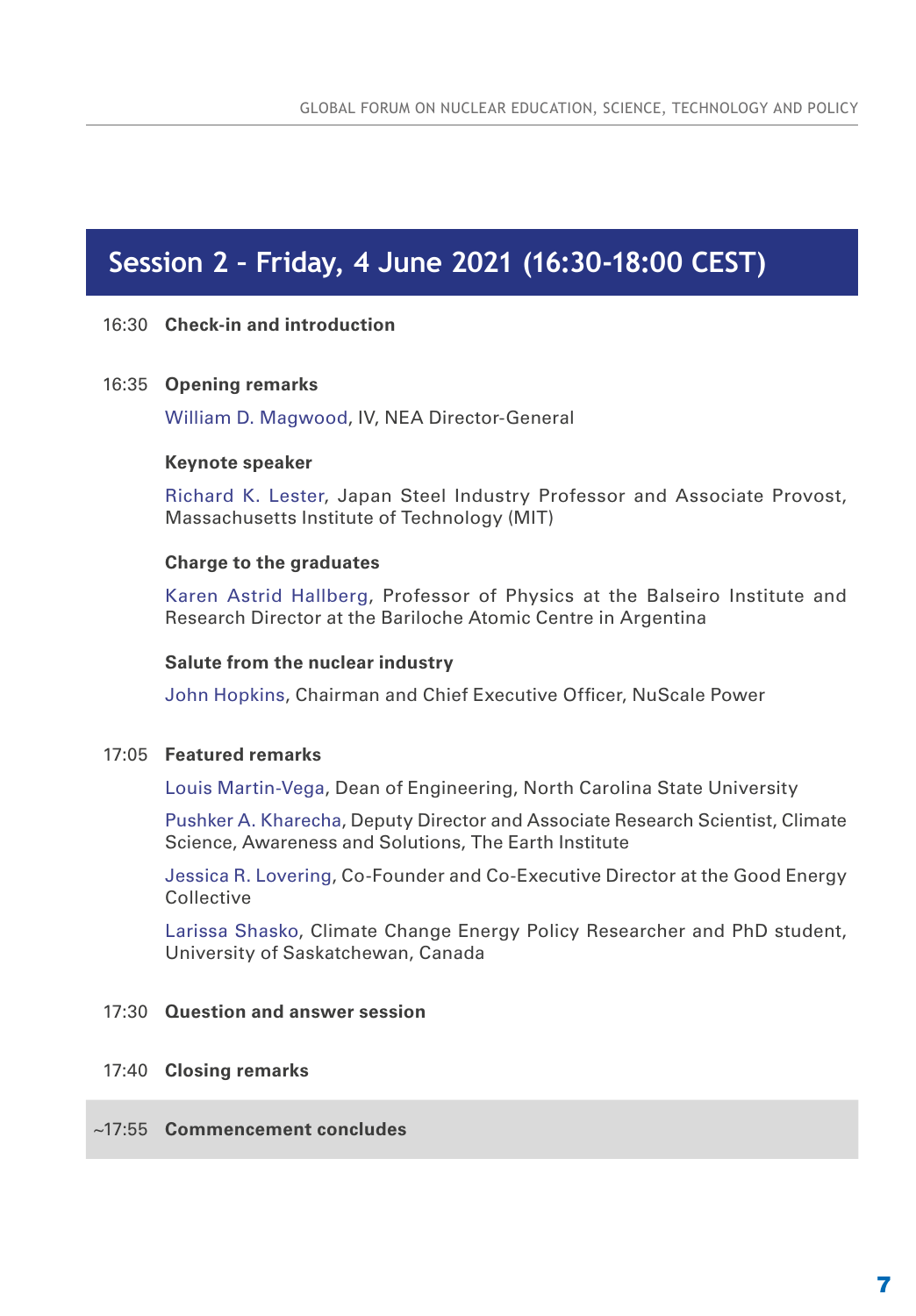## **Speaker biographies**



**William D. Magwood, IV Director-General, OECD Nuclear Energy Agency (NEA)**

William D. Magwood, IV is the Director-General of the OECD Nuclear Energy Agency (NEA) since September 2014. Prior to this position, he served from 2010 to 2014 as one of the five Commissioners appointed by the US President and confirmed by the US Senate to the US Nuclear Regulatory Commission (NRC). From 2005 to 2010, he provided independent strategic and policy advice on energy, environmental and technology policy issues.

From 1998 to 2005, Mr Magwood was Director of Nuclear Energy at the US Department of Energy (DOE). During his tenure, he launched several important initiatives including the Generation IV International Forum (GIF). He began his career working as a scientist for Westinghouse and managing electric utility research and nuclear policy programmes at the Edison Electric Institute in Washington, DC. Mr Magwood, a US national, holds Bachelor's degrees in Physics and English from Carnegie Mellon University and a Master of Fine Arts from the University of Pittsburgh.

**Richard K. Lester, Japan Steel Industry Professor and Associate Provost at the Massachusetts Institute of Technology (MIT)**

Richard Lester is the Japan Steel Industry Professor and Associate Provost at the Massachusetts Institute of Technology (MIT), where he oversees the international activities of the Institute. From 2009 to 2015 he served as head of MIT's Department of Nuclear Science and Engineering. He is the founding director and faculty chair of the MIT Industrial Performance Center. Professor Lester's research focuses on innovation strategy and management, applied most recently to the problem of deep decarbonisation of the energy sector. He is also widely known for his research on nuclear technology innovation, management and control. Dr Lester holds an undergraduate degree in chemical engineering from Imperial College and a Ph.D. in nuclear engineering from MIT. He is the author or co-author of eight books, including *Unlocking Energy Innovation: How America Can Build a Low-Cost, Low-Carbon Energy System*, and *The Productive Edge: A New Strategy for Economic Growth*. From 2015 to 2019 he served as Chair of the National Academies' Board on Science, Technology, and Economic Policy.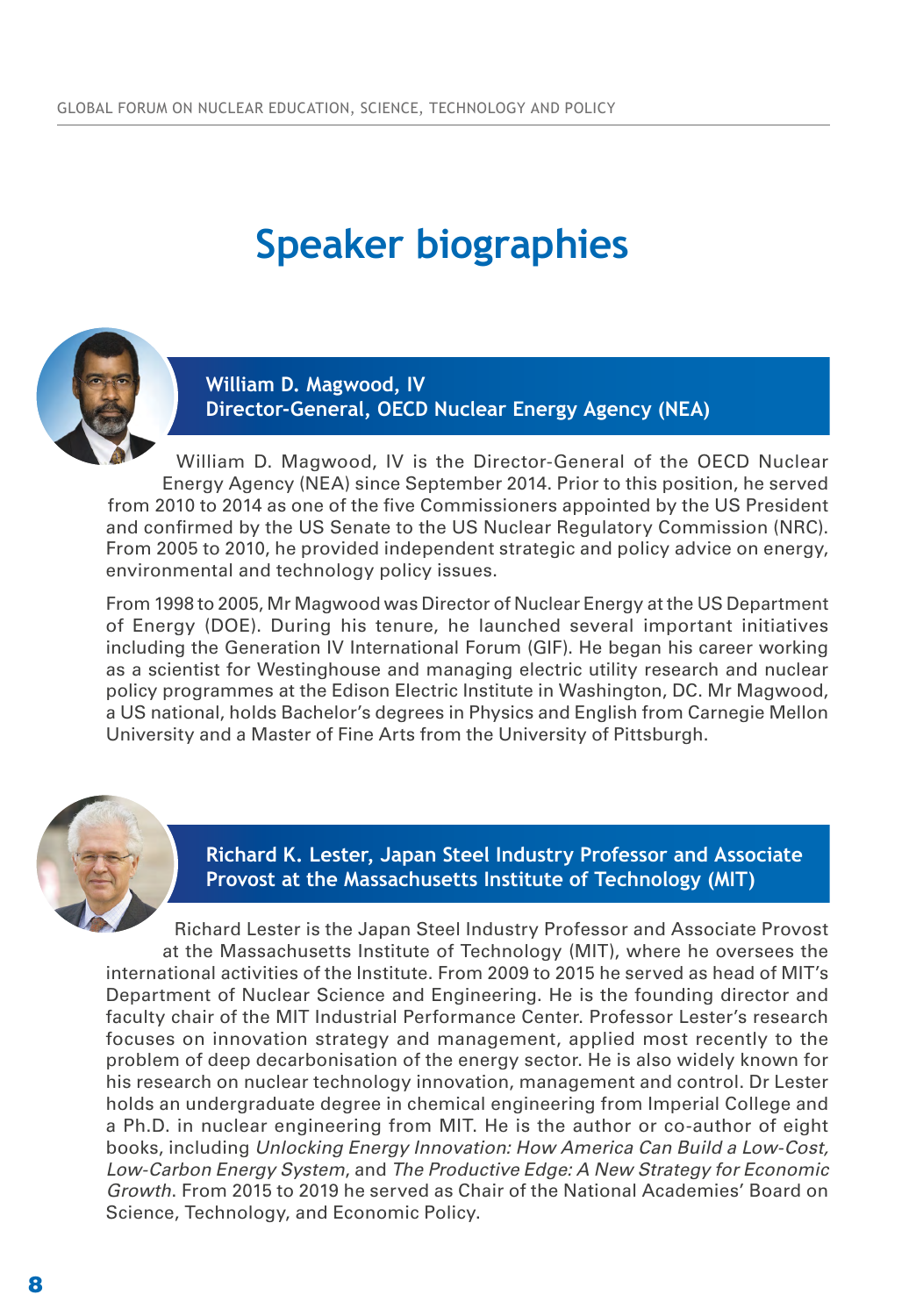

**Ekaterina Bogdanova, Research and Development Engineer at the National Research Nuclear University, MEPhI**

Ekaterina Bogdanova is currently a PhD student studying Nuclear Technology at Moscow Engineering Physics Institute (MEPhI). In 2017 she received a Master's degree in Nuclear Reactors and Materials from MEPhI.

She is currently an Engineer at the Institute of Nuclear Physics and Engineering at the National Research Nuclear University within MEPhI.

In 2018 she took part in a NEA Internship where she contributed in the calculations of a multiphysics benchmark and development of a relational database. In 2020, she travelled to Tokyo Institute of Technology in Japan to work on the improvement to critical safety technology for Fukushima Daiichi NPS decommissioning.

Her current research interests include engineering and multiphysics computer modelling in nuclear technology, Monte Carlo calculations and, neutronics and thermal hydraulics codes verification.



**Karen Astrid Hallberg, Professor of Physics at the Balseiro Institute and Research Director at the Bariloche Atomic Centre**

Karen Astrid Hallberg is an Argentine Professor of Physics at the Balseiro Institute. She is Principal Researcher of the National Scientific and Technical Research Council (CONICET) at the Bariloche Atomic Centre and a 2019 L'Oreal-UNESCO Award for Women in Science Laureate. Prof Hallberg is an expert in quantum condensed matter physics, the study of the structure and behaviour of matter. She has developed and improved numerical tools, including the "Density Matrix Renormalisation Group" technique, to calculate the precise physical properties of novel materials at the microscopic level.

She received a degree in physics from the National University of Cuyo, and a PhD in physics from the Balseiro Institute. After her PhD, Hallberg moved to Germany to work as a postdoctoral researcher at the Max Planck Institute for Solid State Research (MPI-FKF) and at the Max Planck Institute for the Physics of Complex Systems (MPI-PKS). Hallberg returned to the Bariloche Atomic Centre in 1997, where she served as Head of the Condensed Matter Department. She is also an International Councillor of the American Physical Society, a member of the World Economic Forum's Global Future Council on Quantum Applications, a Senior Associate of the International Centre for Theoretical Physics (ICTP) and of the International Center for Theoretical Physics-South American Institute for Fundamental Research (ICTP-SAIFR).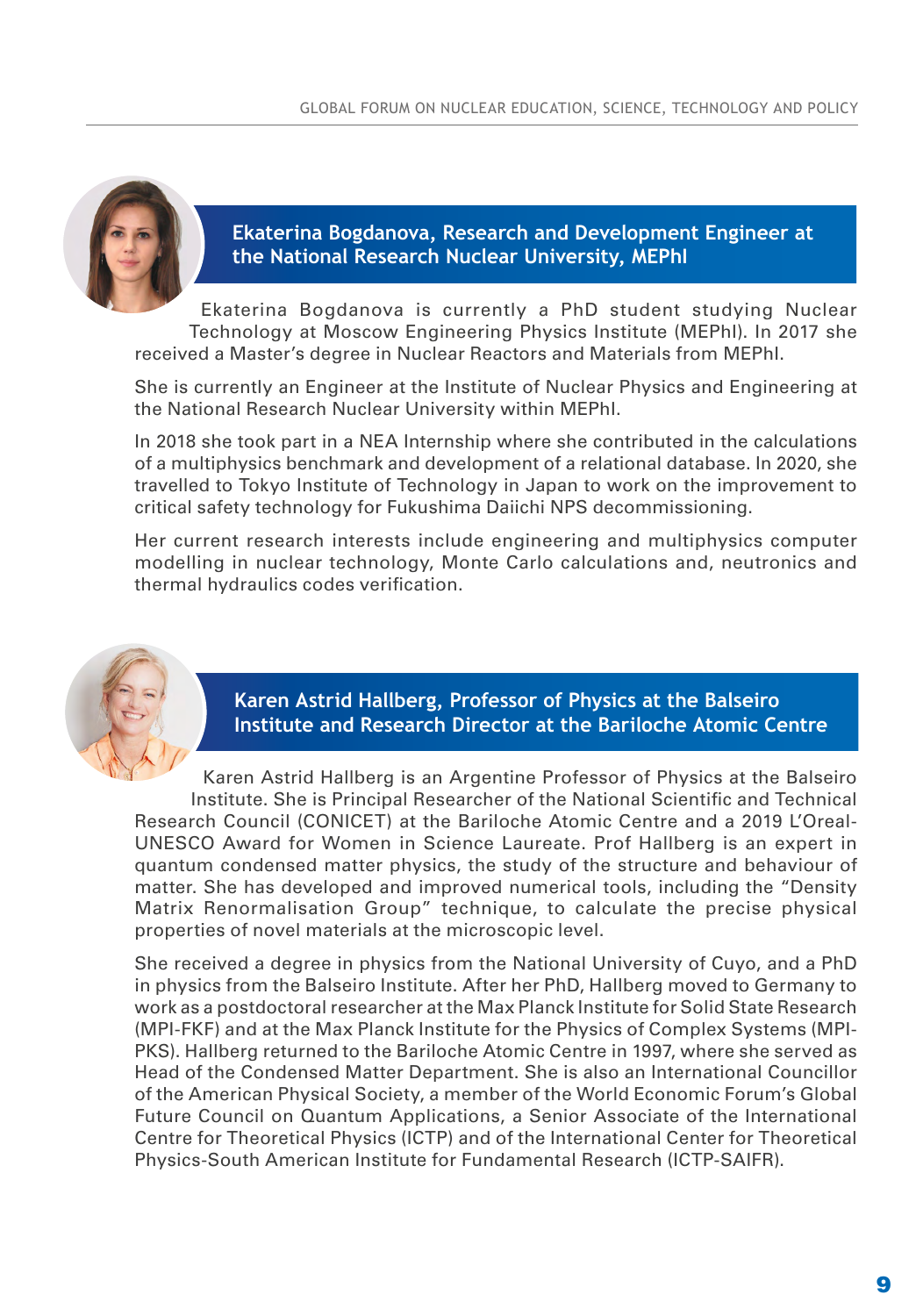

#### **Ryugo Hayano, Professor Emeritus, University of Tokyo and Chairman of Suzuki Method**

Ryugo Hayano is Professor Emeritus at the University of Tokyo. He has been the spokesperson of an "antimatter" research team called "ASACUSA", at CERN's antiproton decelerator facility, since 1997. In 2008, he received the Nishina Memorial Prize, the most prestigious physics prize in Japan, for his study.

Since March 2011, his twitter account focused on the Fukushima Daiichi accident and attracted some 150 000 followers; his activities in Fukushima include systematic measurement of school lunch for radiocaesium, study of internal exposures using whole body counters, development of a whole-body counter for small children (BABYSCAN), and comparison of external radiation doses of high school students living in Fukushima, outside of Fukushima, France, Poland and Belarus. He is also known as the author of the book *We want to know - A conversation about radiation and its effects in the aftermath of the accident*.



**John L. Hopkins Chairman and Chief Executive Officer, NuScale Power**

John L. Hopkins is Chairman and Chief Executive Officer of NuScale Power, LLC, a leading US-based advanced small modular reactor technology development company.

Hopkins is currently serving as chairman of the Organization, Compensation and Succession Planning Committee of the US Chamber of Commerce, Washington, D.C.

Prior to joining NuScale in 2012, Hopkins was with Fluor Corporation since 1989, one of the world's largest publicly traded engineering, procurement, fabrication, construction and maintenance companies. Hopkins held numerous leadership positions in both operations and business development globally.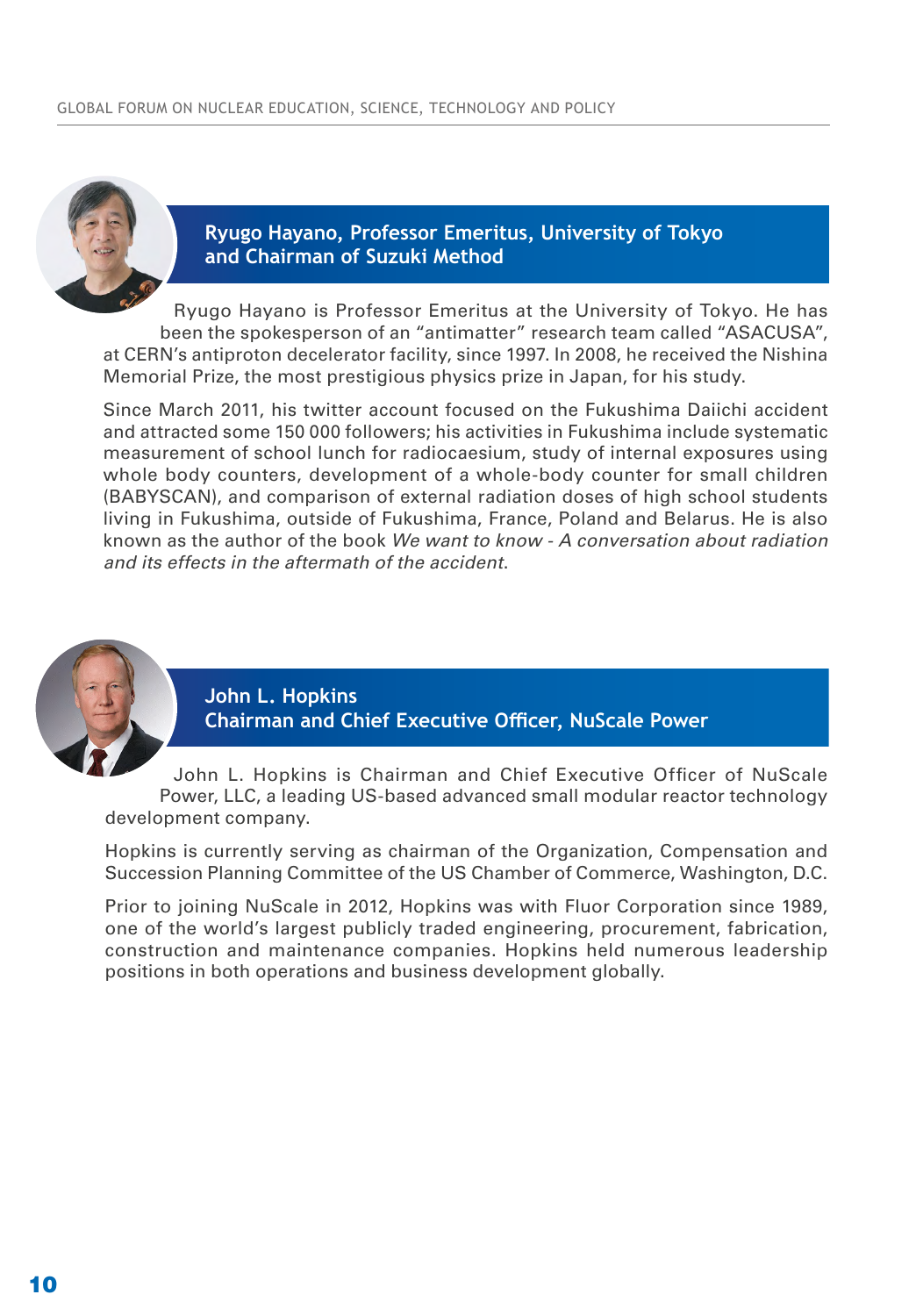

#### **Pushker Kharecha, Deputy Director and Associate Research Scientist, Climate Science, Awareness and Solutions, The Earth Institute**

Pushker Kharecha is a climate scientist who is fascinated by many aspects of Earth science. His interests encompass a wide range of temporal and spatial scales and his primary motivation is conducting policy-relevant scientific research. Although his doctoral work related to astrobiology and the Earth's primeval biosphere, when he joined the NASA Goddard Institute for Space Studies and Columbia Earth Institute in 2005 he shifted his focus to human-caused climate change. His research focuses on the human dimensions of the global carbon cycle, including the impacts of fossil fuel use and land use on climate. He is particularly interested in analyzing empirical data on energy and land use and developing climate change mitigation scenarios. Dr Kharecha has lead/co-authored multiple high-profile scientific papers and has served as a lead author on a major UN Environment Programme publication (*Global Environment Outlook-5*). He has also participated in numerous education, public and media outreach activities.



#### **Arun Khuttan, End States Engineer at Magnox Ltd and COP26 Lead for Nuclear Institute's Young Generation Network (NI YGN)**

Arun Khuttan is part of the UK Nuclear Institute's (the country's professional body for the industry) Young Generation Network (YGN) and is co-ordinating an international response in concert with the YGN's European counterpart of young atomic power advocates at COP26. He is also a member of the Next Generation Nuclear Industry Council.

He has gained a strong understanding of the energy sector through a MEng in Chemical Engineering and an MSc in Nuclear Engineering. He has completed a range of placements including a research project at the Australian Nuclear Science and Technology Organisation (ANSTO), in decommissioning, next generation nuclear reactors such as those at Moltex and new nuclear build such as at Hinkley Point C in the United Kingdom. He is now working at Magnox Ltd working to ensure the safe and secure clean-up of 12 nuclear sites.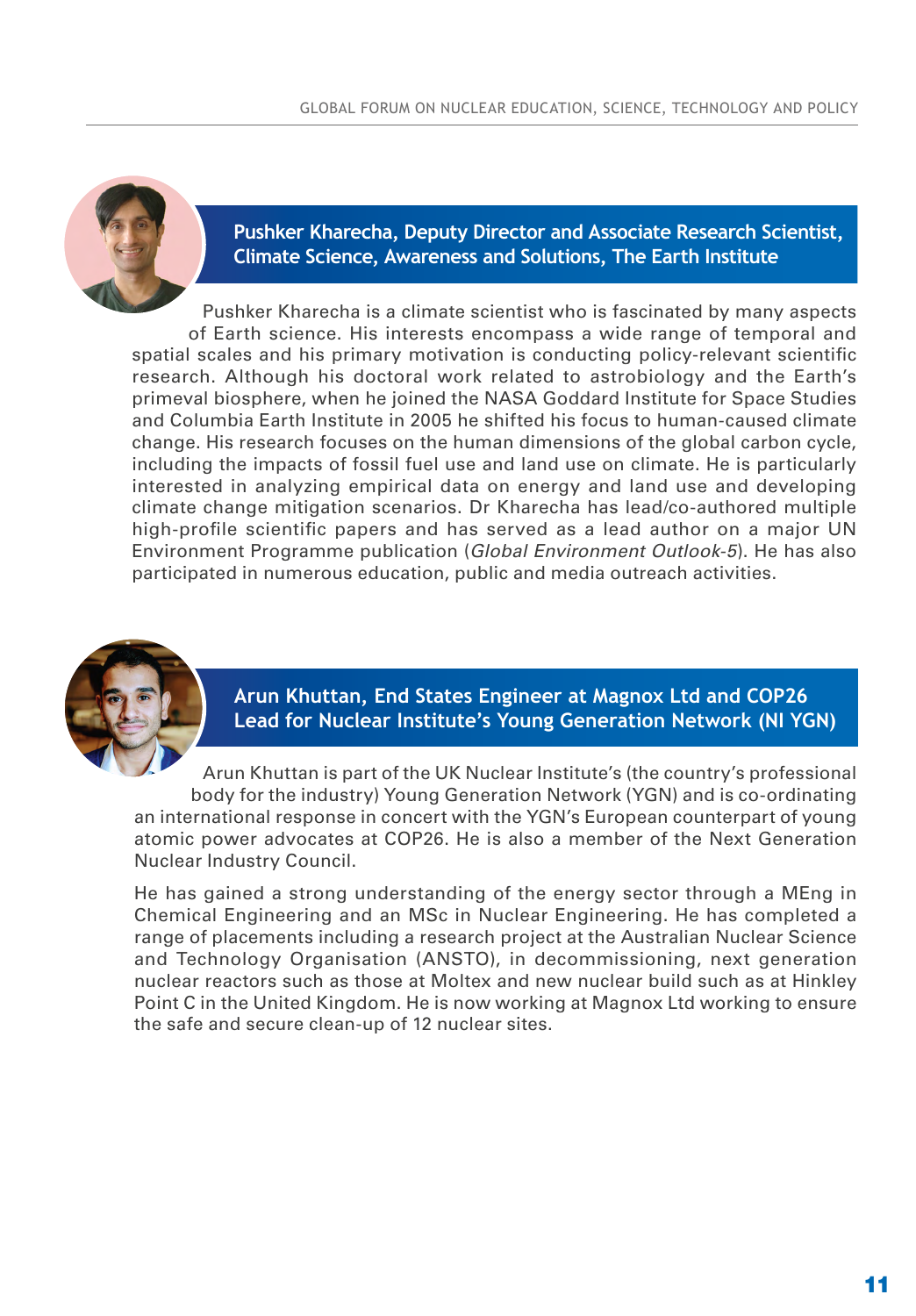

**Jessica Lovering, Co-Founder and Co-Executive Director at the Good Energy Collective**

Jessica Lovering is a Co-Founder and Co-Executive Director at the Good Energy Collective, a progressive research organisation focused on developing policy for advanced nuclear to contribute to deep decarbonisation of the global economy.

She completed her doctorate at Carnegie Mellon University in Engineering and Public Policy. There she studied policies concerning commercial nuclear exports and the deployment of advanced reactors, particularly microreactors smaller than 10 MW.

She is a non-resident fellow with the Energy for Growth Hub in Washington, DC, where her work focuses on the potential role for advanced nuclear in emerging economies. She is also a fellow with University of Michigan's Fastest Path to Zero Initiative.



**Louis Martin-Vega Dean of Engineering, North Carolina State University** 

Louis Martin-Vega is the Dean of Engineering at NC State University in Raleigh, North Carolina. With over 10 500 students, 750 faculty and staff members and more than USD 200 million in annual research expenditures, NC State's College of Engineering is internationally recognised for the excellence of its research, education and outreach programmes. Ranked 12<sup>th</sup> among US public colleges of engineering, it houses the  $3<sup>rd</sup>$  highest ranked Nuclear Engineering Department in the country.

He was elected as a member of the National Academy of Engineering (NAE) in 2021. In 2011 he was inducted into the Hispanic Engineering National Achievement Hall of Fame for his commitment to college education and the promotion of diversity. A Fellow of AAAS, IISE, and SME he is also a past President of ASEE and has held several prestigious positions at NSF including Acting Head of its Engineering Directorate.

He received his BS in Industrial Engineering (magna cum laude) from the University of Puerto Rico at Mayaguez, an MS in Operations Research from New York University and M.E. and PhD degrees in Industrial and Systems Engineering from the University of Florida.